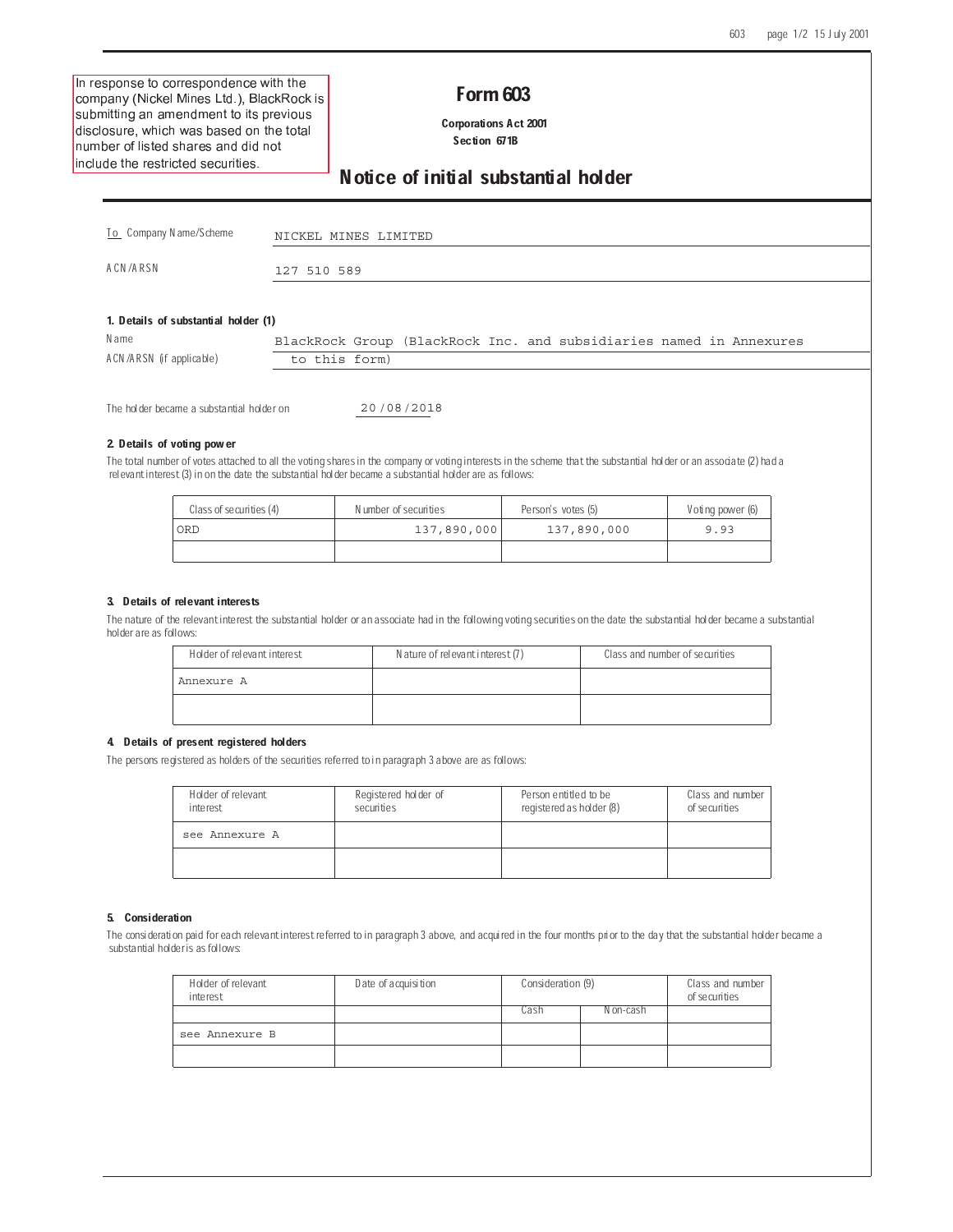## 6. Associates

The reasons the persons named in paragraph 3 above are associates of the substantial holder are as follows:

| Name and ACN/ARSN (if applicable) | Nature of association |
|-----------------------------------|-----------------------|
| see Annexure A                    |                       |
|                                   |                       |

## 7. Addresses

The addresses of persons named in this form are as follows:

| N ame          | <b>Address</b> |
|----------------|----------------|
| see Annexure C |                |
|                |                |

## **Signature**

| print name Bradley Taylor<br>capacity Authorised Signatory* |
|-------------------------------------------------------------|
|-------------------------------------------------------------|

sign here date / / 28 / 08 / 2018

\* At a meeting of the Board on 22 November 2013, the Directors resolved to approve the delegation of the preparation and lodgement of substantial shareholder notices on behalf of BlackRock Investment Management (Australia) Limited

### **DIRECTIONS**

- (1) If there are a number of substantial holders with similar or related relevant interests (eg. a corporation and its related corporations, or the manager and trustee of an equity trust), the names could be included in an annexure to the form. If the relevant interests of a group of persons are essentially similar, they may be referred to throughout the form as a specifically named group if the membership of each group, with the names and addresses of members is clearly set out in paragraph 7 of the form.
- (2) See the definition of "associate" in section 9 of the Corporations Act 2001.
- (3) See the definition of "relevant interest" in sections 608 and 671B(7) of the Corporations Act 2001.
- (4) The voting shares of a company constitute one class unless divided into separate classes.
- (5) The total number of votes attached to all the voting shares in the company or voting interests in the scheme (if any) that the person or an associate has a relevant interest in.
- (6) The person's votes divided by the total votes in the body corporate or scheme multiplied by 100.
- (7) Include details of:
	- (a) any relevant agreement or other circumstances by which the relevant interest was acquired. If subsection 671B(4) applies, a copy of any document setting out the terms of any relevant agreement, and a statement by the person giving full and accurate details of any contract, scheme or arrangement, must accompany this form, together with a written statement certifying this contract, scheme or arrangement; and
	- (b) any qualification of the power of a person to exercise, control the exercise of, or influence the exercise of, the voting powers or disposal of the securities to which the relevant interest relates (indicating clearly the particular securities to which the qualification applies).

See the definition of "relevant agreement" in section 9 of the Corporations Act 2001.

- (8) If the substantial holder is unable to determine the identity of the person ( eg. if the relevant interest arises because of an option) write "unknown".
- (9) Details of the consideration must include any and all benefits, money and other, that any person from whom a relevant interest was acquired has, or may, become entitled to receive in relation to that acquisition. Details must be included even if the benefit is conditional on the happening or not of a contingency. Details must be included of any benefit paid on behalf of the substantial holder or its associate in relation to the acquisitions, even if they are not paid directly to the person from whom the relevant interest was acquired.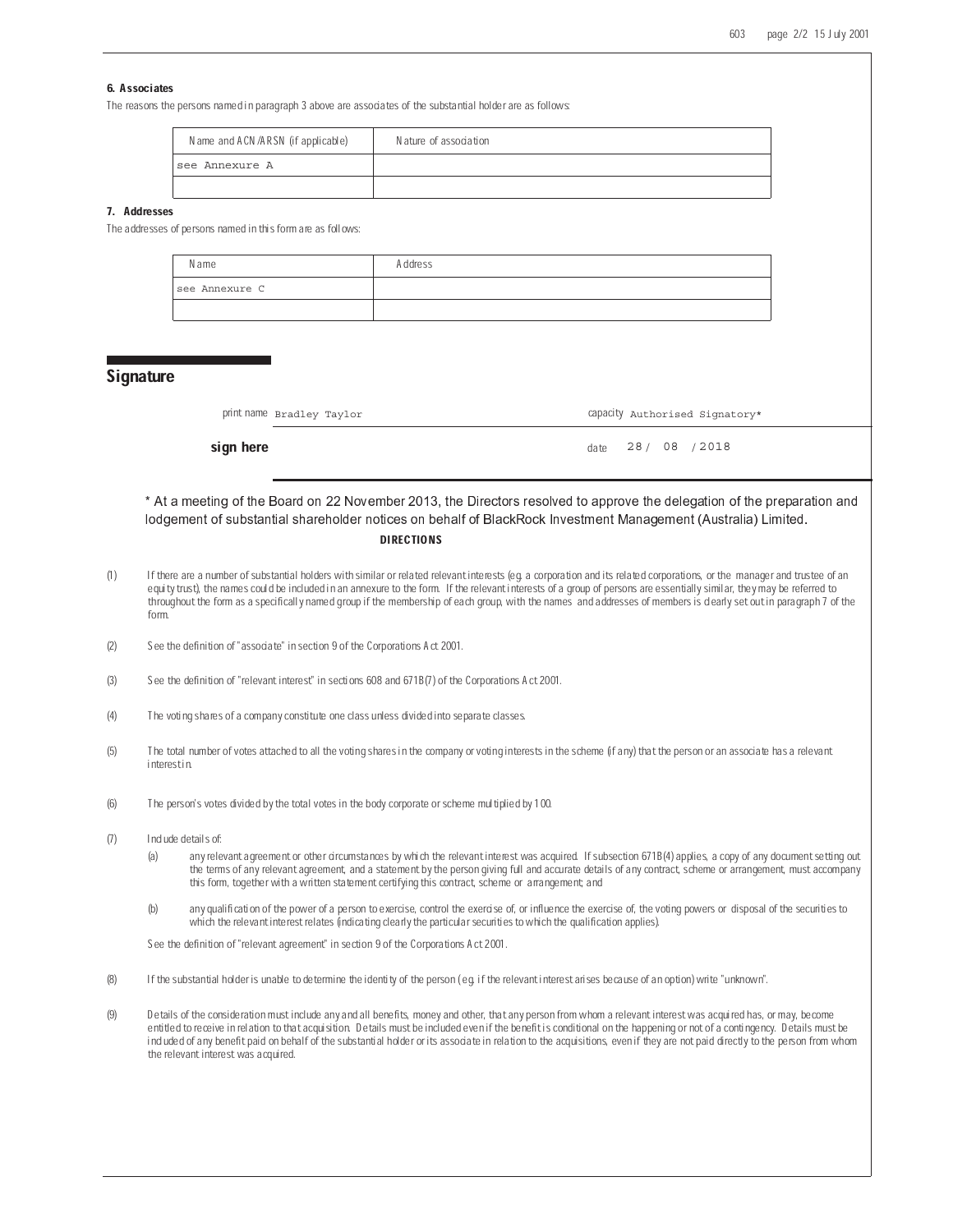28-Aug-18 **Date**

**Bradley Taylor, Authorised Signatory**

# **3. Details of Relevant Interests 4. Details of present registered holders 6. Associates**

| <b>Holder of Relevant</b><br>Interests<br>Name and ACN / ARSN (if<br>applicable) | Nature of Relevant Interest                                                                                                                               | <b>Registered Holder of</b><br><b>Securities</b> | Person entitled to be<br>registered as holder |            | Class and number of<br><b>Securities</b> | Person's<br>votes | Nature of<br>Association        |
|----------------------------------------------------------------------------------|-----------------------------------------------------------------------------------------------------------------------------------------------------------|--------------------------------------------------|-----------------------------------------------|------------|------------------------------------------|-------------------|---------------------------------|
| <b>BlackRock Advisors, LLC</b>                                                   | Power to control the exercise of a right to vote attached to<br>securities and/or the power to dispose of securities as<br>investment manager or trustee. | <b>BNYM-THE BANK OF</b><br><b>NEW YORK</b>       |                                               | ORD        | 880,000                                  | 880,000           | subsidiary of<br>BlackRock Inc. |
| <b>BlackRock International</b><br>Limited                                        | Power to control the exercise of a right to vote attached to<br>securities and/or the power to dispose of securities as<br>investment manager or trustee. | <b>BNYM-BANK OF NY</b><br><b>BRUS</b>            |                                               | ORD        | 1.860.000                                | 1,860,000         | subsidiary of<br>BlackRock Inc. |
| <b>BlackRock Investment</b><br>Management (UK) Limited                           | Power to control the exercise of a right to vote attached to<br>securities and/or the power to dispose of securities as<br>investment manager or trustee. | <b>BNP-BNP PARIBAS</b><br><b>JERSEY</b>          |                                               | <b>ORD</b> | 1.630.000                                | 1,630,000         | subsidiary of<br>BlackRock Inc. |
| <b>BlackRock Investment</b><br>Management (UK) Limited                           | Power to control the exercise of a right to vote attached to<br>securities and/or the power to dispose of securities as<br>investment manager or trustee. | BNYM-BONY EUROPE -<br><b>LONDON</b>              |                                               | <b>ORD</b> | 19,380,000                               | 19,380,000        | subsidiary of<br>BlackRock Inc. |
| <b>BlackRock Investment</b><br>Management (UK) Limited                           | Power to control the exercise of a right to vote attached to<br>securities and/or the power to dispose of securities as<br>investment manager or trustee. | <b>BNYM-BONY</b><br><b>LUXEMBOURG</b>            |                                               | ORD        | 113.810.000                              | 113.810.000       | subsidiary of<br>BlackRock Inc. |
| <b>BlackRock Investment</b><br>Management (UK) Limited                           | Power to control the exercise of a right to vote attached to<br>securities and/or the power to dispose of securities as<br>investment manager or trustee. | <b>DB-DEUTSCHE BANK -</b><br><b>FRANKFURT</b>    |                                               | ORD        | 330,000                                  | 330,000           | subsidiary of<br>BlackRock Inc. |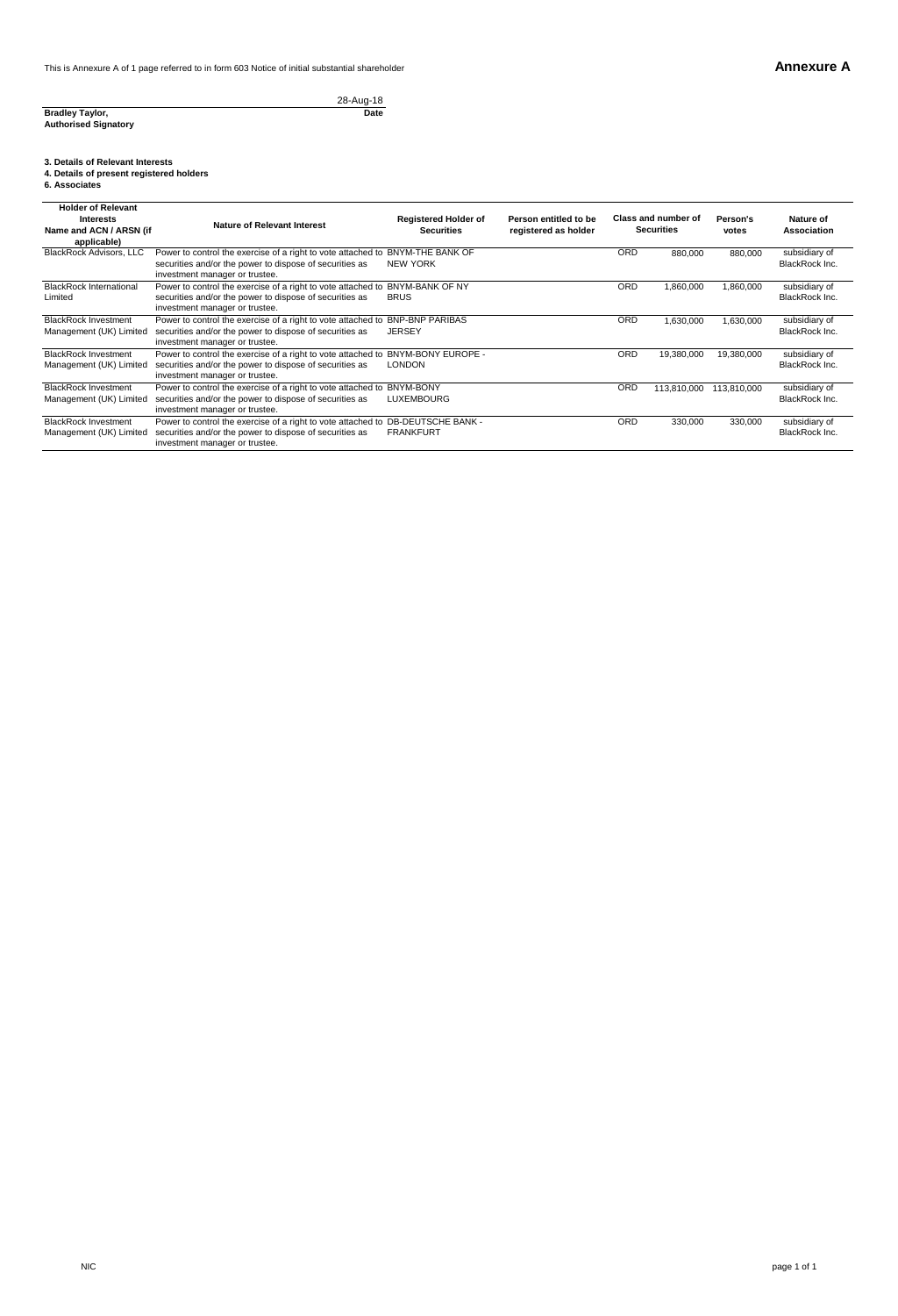This is Annexure B of 1 page referred to in form 603 Notice of initial substantial shareholder

#### 28-Aug-18 **Date**

**Bradley Taylor, Authorised Signatory**

#### **5. Consideration**

| <b>NICKEL MINES LIMITED (NIC)</b>            |                                                          |     |               |          |            |                     |             |                         |
|----------------------------------------------|----------------------------------------------------------|-----|---------------|----------|------------|---------------------|-------------|-------------------------|
|                                              | Date of Acquisition / Trans<br>on a prescribed fin'l mkt |     | Consideration |          |            | Class and number of |             |                         |
| <b>Holder of Relevant Interest</b>           |                                                          |     | Cash          | Non-cash | CCY        | securities affected |             | Person's votes affected |
| BlackRock Investment Management (UK) Limited | 20-Aug-18                                                | yes | 0.35          | offer    | <b>AUD</b> | <b>ORD</b>          | 19.380.000  | 19,380,000              |
| BlackRock Investment Management (UK) Limited | 20-Aug-18                                                | yes | 0.35          | offer    | <b>AUD</b> | <b>ORD</b>          | 1.630.000   | 1,630,000               |
| BlackRock Investment Management (UK) Limited | 20-Aug-18                                                | ves | 0.35          | offer    | <b>AUD</b> | <b>ORD</b>          | 330.000     | 330,000                 |
| <b>BlackRock International Limited</b>       | 20-Aug-18                                                | ves | 0.35          | offer    | <b>AUD</b> | <b>ORD</b>          | 1.860.000   | 000,038,                |
| <b>BlackRock Advisors, LLC</b>               | 20-Aug-18                                                | yes | 0.35          | offer    | <b>AUD</b> | <b>ORD</b>          | 880,000     | 880,000                 |
| BlackRock Investment Management (UK) Limited | 20-Aug-18                                                | yes | 0.35          | offer    | <b>AUD</b> | <b>ORD</b>          | 113.810.000 | 113.810.000             |